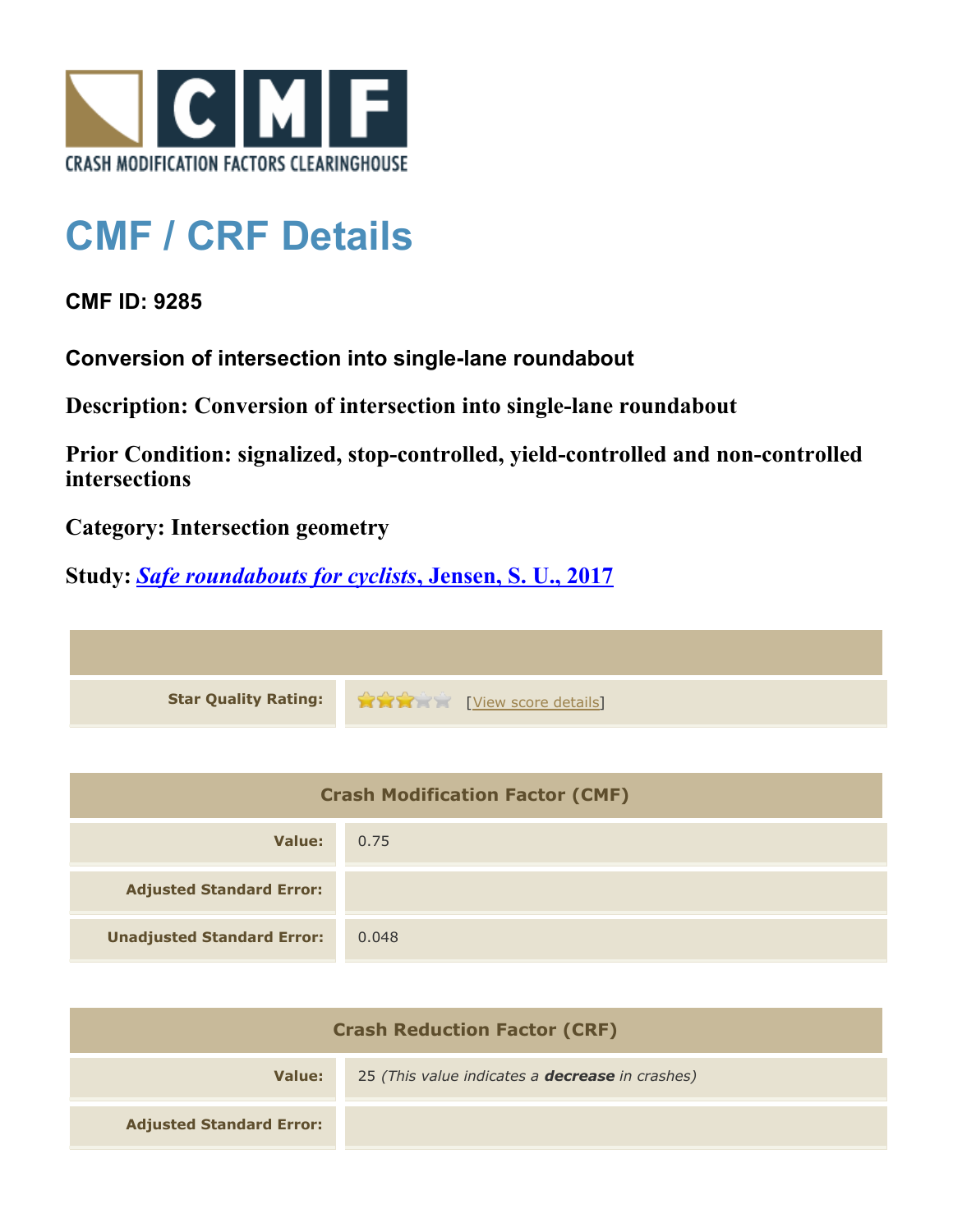| <b>Applicability</b>       |                   |
|----------------------------|-------------------|
| <b>Crash Type:</b>         | All               |
| <b>Crash Severity:</b>     | All               |
| <b>Roadway Types:</b>      | Not specified     |
| <b>Number of Lanes:</b>    |                   |
| <b>Road Division Type:</b> | All               |
| <b>Speed Limit:</b>        | 40km/h to 130km/h |
| <b>Area Type:</b>          | All               |
| <b>Traffic Volume:</b>     |                   |
| <b>Time of Day:</b>        | All               |

## *If countermeasure is intersection-based*

| <b>Intersection Type:</b>         | Roadway/roadway (not interchange related) |
|-----------------------------------|-------------------------------------------|
| <b>Intersection Geometry:</b>     | No values chosen.                         |
| <b>Traffic Control:</b>           | Not specified                             |
| <b>Major Road Traffic Volume:</b> |                                           |
| <b>Minor Road Traffic Volume:</b> |                                           |

| <b>Development Details</b>      |  |
|---------------------------------|--|
| <b>Date Range of Data Used:</b> |  |
| <b>Municipality:</b>            |  |
| State:                          |  |